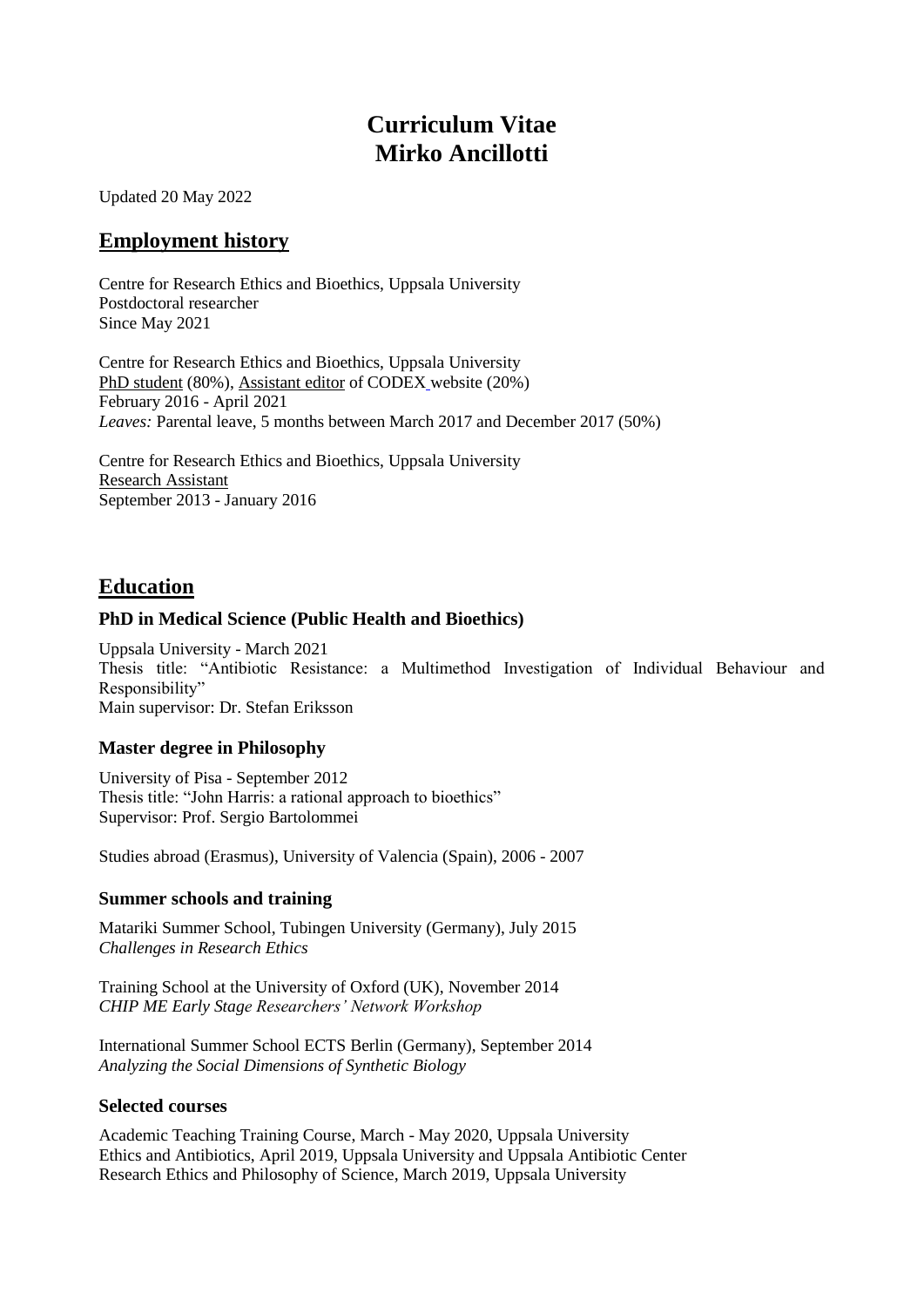Public Health Research – Concepts and Theories, March 2018, Karolinska institutet Introducing Discrete Choice Modeling and Design, March, June 2017, Uppsala University Scientific Presentation, December 2016, Uppsala University Antibiotic Resistance: The Silent Tsunami, October 2016, Uppsala University Introduction to Biostatistics, October 2016, Uppsala University Swedish Legislation, Ethics and Animal Use, May 2016, Uppsala University Analyzing DCE from a Statistical Perspective, May 2016, Uppsala University Design and analyses of a Discrete Choice Experiment, March 2016, Uppsala University Qualitative Research, May 2015, Uppsala University

### **Publications**

#### **Articles**

- Smith I.\*, Ancillotti M.\*, de Bekker-Grob, E.W., Veldwijk J. (2022) Does it Matter How You Ask? Assessing the Impact of Failure or Effectiveness Framing on Preferences for Antibiotic Treatments in a Discrete Choice Experiment. Accepted in Patient Preference and Adherence. \*Equal contribution
- Huls S., Veldwijk J., Swait J. D., Viberg Johansson, J., Ancillotti M., de Bekker-Grob E.W. (2022) Risk it to get the biscuit: on the relationship between health-risk attitude and heterogeneity of health preferences. Accepted in Value in Health.
- Ancillotti, M., Nilsson, E., Nordvall, A-C., and Oljans, E. (2022) The status quo problem and the role of consumers against antimicrobial resistance. Frontiers in Sustainable Food Systems 6:1-5. <https://doi.org/10.3389/fsufs.2022.834022>
- Ancillotti M., Nihlén Fahlquist, J. Eriksson S., (2021) Individual moral responsibility for antibiotic resistance. Bioethics 36(1):3-9.<https://doi.org/10.1111/bioe.12958>
- Ancillotti, M., Eriksson, S., Andersson, D. I., Godskesen, T., Nihlén Fahlquist, J., Veldwijk, J. (2020). Preferences regarding antibiotic treatment and the role of antibiotic resistance: A discrete choice experiment. *International Journal of Antimicrobial Agents* 56(6): 106198. <https://doi.org/10.1016/j.ijantimicag.2020.106198>
- Ancillotti, M., Eriksson, S., Godskesen, T, Andersson, D.I. and Nihlén Fahlquist, J. (2020). An effort worth making: A qualitative study of how Swedes respond to antibiotic resistance. *Public Health Ethics* phaa033.<https://doi.org/10.1093/phe/phaa033>
- Ancillotti, M., Eriksson, S., Veldwijk, J., Nihlén Fahlquist, J., Andersson, D.I. and Godskesen, T. (2018). Public awareness and individual responsibility needed for judicious use of antibiotics: a qualitative study of public perception and behavior. *BMC Public Health* 18:1153. DOI: [10.1186/s12889-018-6047-8](https://doi.org/10.1186/s12889-018-6047-8)
- Bell, J., Ancillotti, M., Coathup, V., Coy, S., Rigter, T., … Kaye, J. (2016). Challenges and opportunities for ELSI early career researchers. *BMC Medical Ethics* 17(1). DOI 10.1186/s12910-016-0121-5
- Ancillotti, M., Rerimassie, V., Seitz, S., Steurer, W. (2016). An update of public perceptions of synthetic biology: still undecided? *NanoEthics* 10(3):309-325. DOI: 10.1007/s11569-016-0256-3
- Ancillotti, M.\*, Holmberg, N.\*, Lindfelt, M., Eriksson, S. (2015). Uncritical and unbalanced coverage of synthetic biology in the Nordic press. *Public Understanding of Science* 26(2): 235-250. DOI: 10.1177/0963662515609834. \*Equal contribution

Ancillotti, M. (2013) "The Value of the Pre-Person" *Journal of Philosophy of Life* 3(3):190-201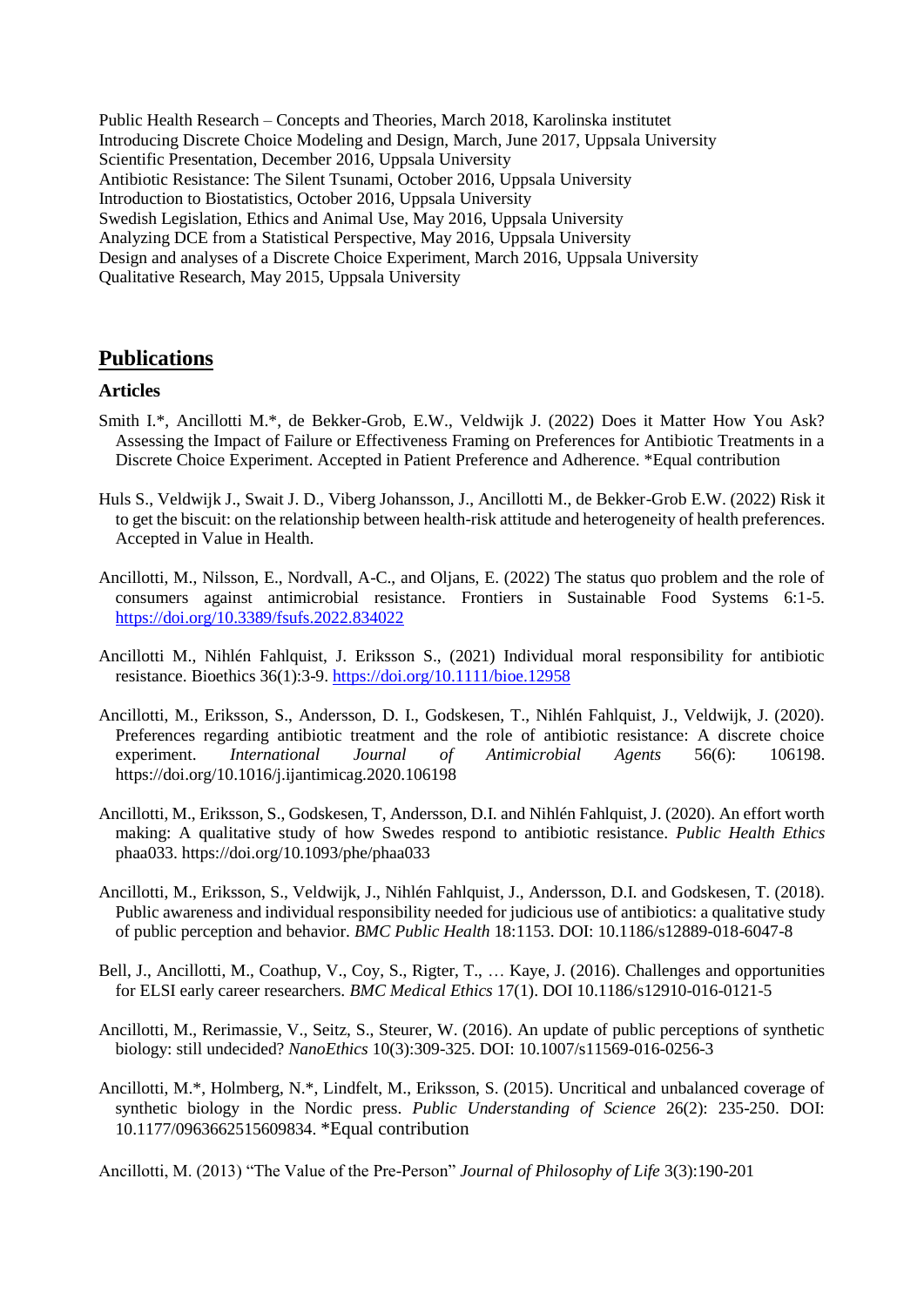Ancillotti, M. (2013) "John Harris. Persona, potenzialità e pre-persona" *Sintesi Dialettica* 6(1)

### **Book chapter**

Ancillotti, M. and Eriksson, S. (2016). Synthetic biology in the press — media portrayal in Sweden and Italy. In Hagen K, Engelhard M & Toepfer G (Eds). *Ambivalences of Creating Life – Societal and Philosophical Dimensions of Synthetic Biology*. Springer-Verlag, Berlin Heidelberg. ISBN:9783319210872.

### **Abstracts**

- Ancillotti M., Mascalzoni D. (2022). Light pollution and justice. International Conference Shaping light for health and wellbeing in cities. DOI: 10.6092/unibo/amsacta/6863
- Smith, I., Ancillotti, M., de Bekker-Grob, E., Veldwijk, J. (2020). PDG77 The IMPACT of Framing an Attribute as Failure or Effectiveness on Preferences for Antibiotic Treatment in a Discrete Choice Experiment. Value in Health 23(2), S531. DOI:<https://doi.org/10.1016/j.jval.2020.08.760>
- Ancillotti, M., Eriksson, S., Nihlén Fahlquist, J., Godskesen, T., Andersson, D.I., Veldwijk, J. (2020) 1A-5 The Relative Weight of Antibiotic Resistance in the General Public's Preferences for Antibiotic Treatment – a Discrete Choice Experiment. *Medical Decision Making* 40(5), E470-E489. <https://doi.org/10.1177/0272989X20930860>
- Smith, I., Ancillotti, M., de Bekker-Grob, E., Veldwijk, J. (2019) PNS317 Failure or Effect: Attribute Framing in a Discrete Choice Experiment. *Value in Health* 22:S817. DOI: 10.1016/j.jval.2019.09.2217
- Ancillotti M., Eriksson S., Veldwijk J., Nihlén Falqvist J., Andersson D.I. and Godskesen T. (2018) "PS3- 36 Factors Influencing Antibiotic Consumption Behaviour - an Explorative Study". *Medical Decision Making* 38(6), E372 - E610. [https://doi.org/10.1177/0272989X18793413](https://doi.org/10.1177%2F0272989X18793413)

### **Monographs**

- Ancillotti, M. (2021) "Antibiotic Resistance: A Multimethod Investigation of Individual Responsibility and Behaviour". Uppsala University. ISSN 1651-6206, ISBN 978-91-513-1124-1
- Ancillotti, M. (2012) "John Harris: un approccio razionale in bioetica". University of Pisa. ISBN:9788891031310

### **Reports**

Mascalzoni, D. and Ancillotti, M. (2022) ENLIGHTENme – Ethical analysis. Deliverable 5.2

- Ancillotti, M., Oljans, E., Hassan, T., Horikx, L., and Nordvall, A.-C. (2021) "Consumer behaviour and antibiotic resistance" in Uppsala Health Summit 2021, Managing Antimicrobial Resistance through Behavior Change. Post-conference report – Conclusions from Workshops. [https://www.uppsalahealthsummit.se/digitalAssets/547/c\\_547164-l\\_1-k\\_consumer-behavior-and](https://www.uppsalahealthsummit.se/digitalAssets/547/c_547164-l_1-k_consumer-behavior-and-antibiotic-resistance.pdf)[antibiotic-resistance.pdf](https://www.uppsalahealthsummit.se/digitalAssets/547/c_547164-l_1-k_consumer-behavior-and-antibiotic-resistance.pdf)
- Nordvall, A.-C. and Ancillotti, M. (2021) "Consumer behavior and antibiotic resistance" in Uppsala Health Summit 2021, Managing Antimicrobial Resistance through Behaviour Change. Pre-conference report. https://www.uppsalahealthsummit.se/digitalAssets/931/c\_931080-l\_1-k\_uppsala-health-summitpreconference-report-2021.pdf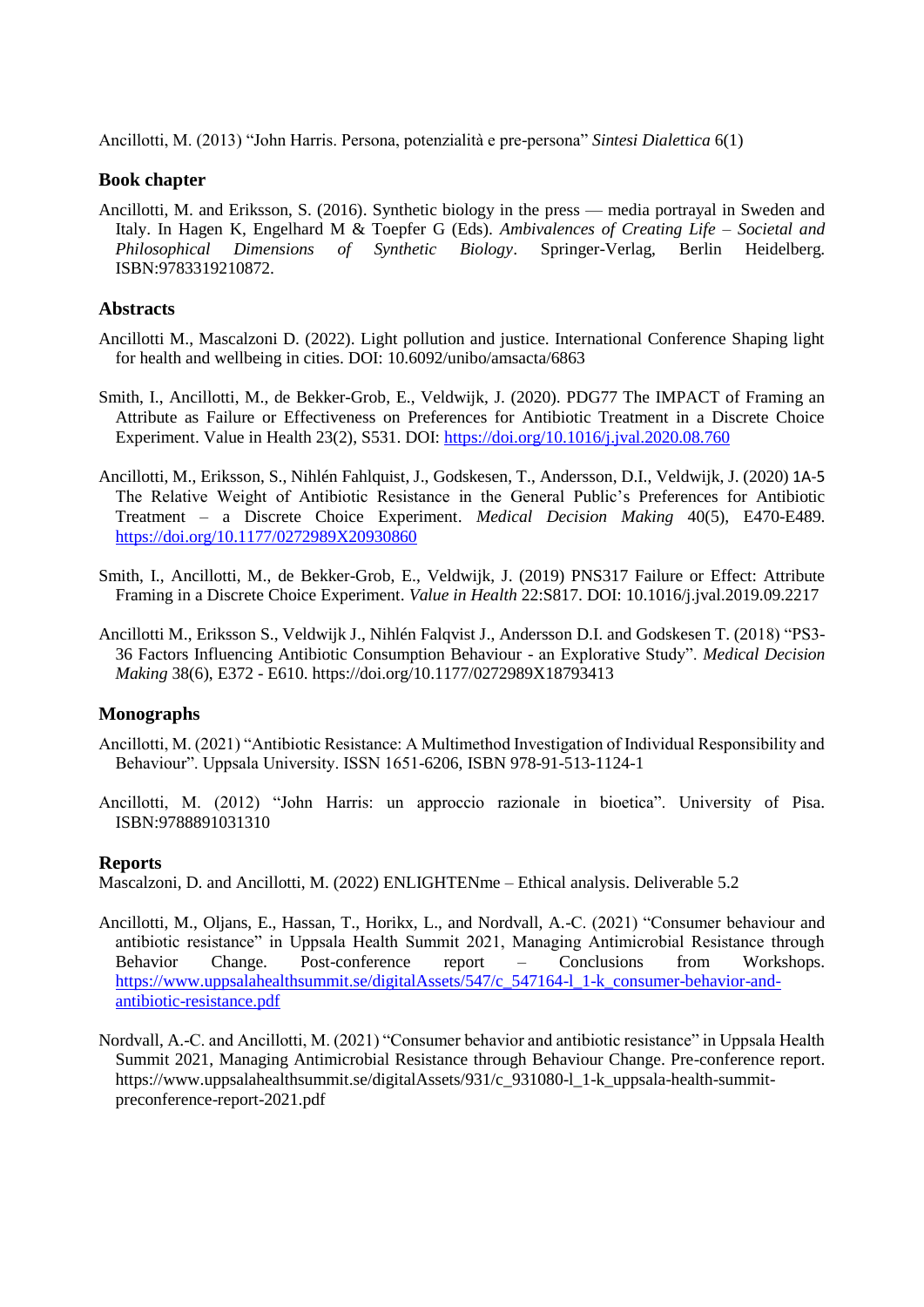## **Presentations**

### **Invited talks**

### *Conference*

Annual Meeting of the SRA-E Benelux Chapter, RIVM , Bilthoven (The Netherlands), 20 March 2017 'What are people's attitudes when facing sickness and having to trade-off benefits and risks, and personal or present gain versus social or future gain?'

### *Seminars*

Bioethics Seminar Series, Max Planck Institute Evolutionary Biology, Plön (Germany), 8 February 2021 'Antibiotic resistance: Public health ethics, medical ethics and individual moral responsibility'

UAC Seminar series - Uppsala Antibiotic Center, Uppsala (Sweden), 5 February 2021 'If patients had antibiotic treatment options, how would they choose? A trade-off between antibiotic resistance and cost'

Future Leaders Against AMR "Ethics, Philosophy and AMR" – 21 February 2022

### **Contributed talks**

International Conference - Shaping light for health and wellbeing in cities, 16-17 December 2021. Online. "Light pollution and justice"

18th Biennial European Conference of the Society for Medical Decision Making, Berlin (Germany), 14-16 June 2020. Cancelled due to COVID-19 pandemic.

'The Relative Weight of Antibiotic Resistance in the General Public's Preferences for Antibiotic Treatment'

Second workshop of the Nordic Network for Health Policy, Health Management, and Health Services Research - The Centre for Health Economics and Policy (CHEP), University of Copenhagen, Copenhagen (Denmark), 18 April 2018

'Public awareness and individual responsibility needed for judicious use of antibiotics: a qualitative study of public perception and behaviour'

Matariki Summer School, "Challenges in Research Ethics", Tubingen University (Germany), 9 July 2015 'Antibiotic resistance – A research ethics issue'

Translation in Healthcare - Exploring the Impact of Emerging Technologies, Mathematical Institute, Oxford (UK), 24 June 2015 'Antibiotic Resistance – Ethical, Legal, and Social Considerations'

TASynBio Summer School, EA European Academy of Technology and Innovation Assessment GmbH, Berlin (Germany), 19 September 2014 'Synthetic biology: The words matter'

### **Poster presentations**

Antibiotikaforum: beteende och kommunikation, Jönköping (Sweden), 19 November 2019 'Antibiotic use. Beliefs, perceptions, moral values & preferences'

Dag om vårdvetenskaplig forskning, Uppsala (Sweden), 27 September 2018 'Perceptions and beliefs influencing antibiotics consumption behaviour'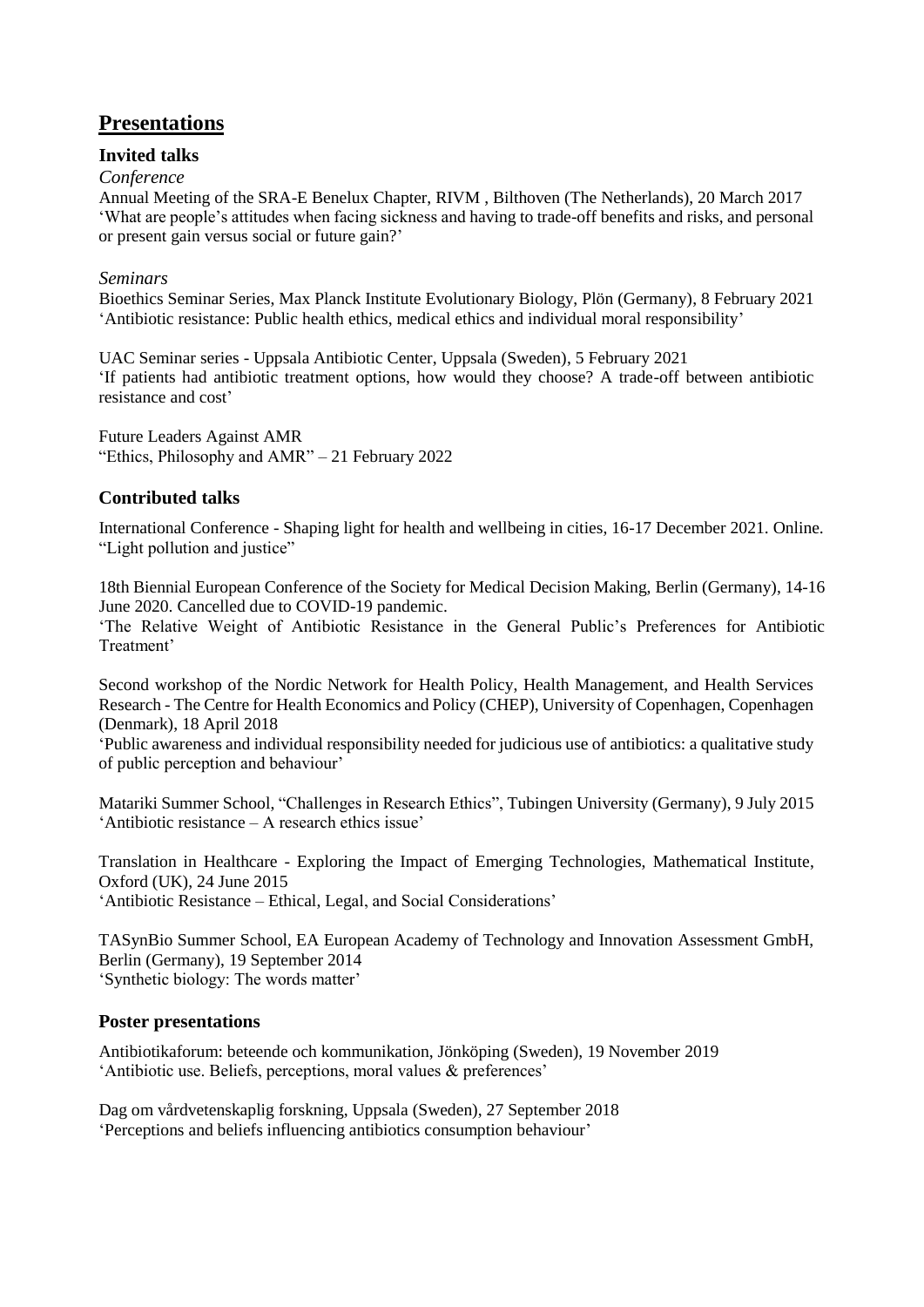17th Biennial European Conference of the Society for Medical Decision Making. Leiden (The Netherlands), 10-12 June 2018 'Factors influencing antibiotics consumption behaviour – an explorative study'

Synthetic Biology; Bioethics and Biosafety, Tromsø (Norway), 28 August 2014 'Synthetic Biology Portrayed'

## **Selected Teaching**

### **PhD courses**

*Research ethics* Research Ethics and Philosophy of Science, Faculty of Medicine, Uppsala University, 2017 - 2019

### **Undergraduate and graduate courses**

*Medical ethics* Medical Physics, Department of Physics, Stockholm University, 2021-2022

*Research ethics* Ethics Day at Biomedicine, Faculty of Medicine, Uppsala University, 2016, 2018, 2019, 2022 Population and Community Ecology, Faculty of Biology, Uppsala University, 2019-2022 Radiotherapy Physics and Biology, Stockholm University, 2015-2022

*Environmental ethics* Environmental Science, Faculty of Biology, Uppsala University, 2017-2022 Applied Ecosystem Ecology, Faculty of Biology, Uppsala University, 2019-2022

*Animal ethics* Biology Debate, Faculty of Biology, Uppsala University, 2016 – 2022 Core curriculum in Biology, Faculty of Biology, Uppsala University, 2015 – 2016

## **Supervision**

Dimitrios Papadimou, Master's thesis in public health science: "Greeks' perceptions of the moral challenges posed by antibiotic resistance".

The Sahlgrenska Academy, University of Gothenburg – VT 2021.